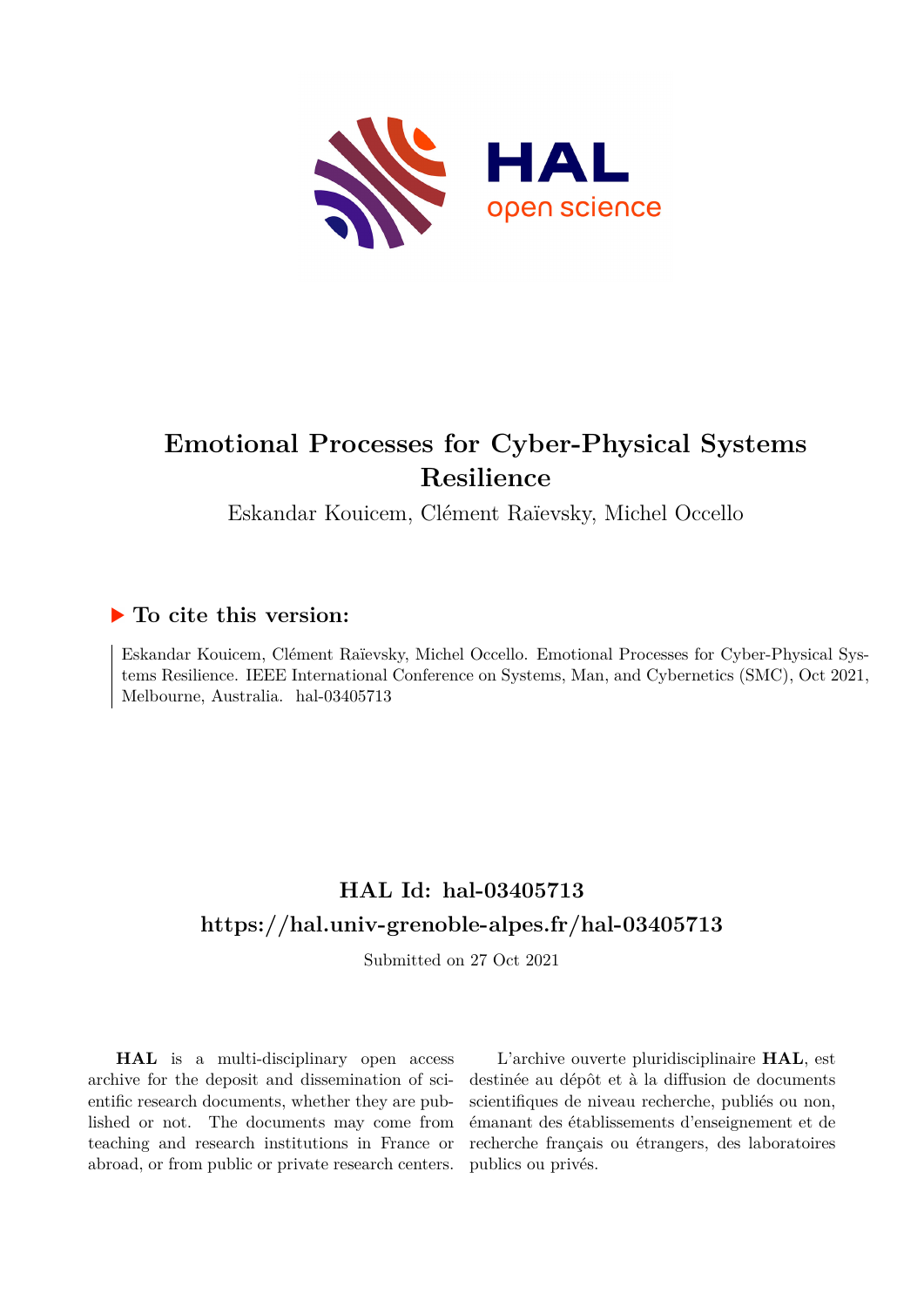# Emotional Processes for Cyber-Physical Systems Resilience\*

Eskandar Kouicem<sup>1</sup>, Clément Raïevsky<sup>1</sup> and Michel Occello<sup>1</sup>

*Abstract*— The cyber-physical systems deployment takes up an ever-increasing number of fields of application. The variety of platforms used for implementing cyber-physical systems and the dynamic interconnection of their components make the resilience issue of these systems very important. Our work aims to use the knowledge from human and social sciences, particularly to inspire from the emotional processes for creating an agent architecture that increases the cyber-physical systems resilience. Emotional inspiration occurs in the individual decision-making processes as well as in the social coordination mechanisms. In addition, one of the principal hypotheses in our research is that the multi-agent paradigm is suitable for integrating emotional processes into cyber-physical systems.

#### I. INTRODUCTION

Cyber-physical systems (CPS) - composed by interconnected sub-systems which are partly interacting with the physical world - are increasingly used in many fields (smart building, smart grids...). The evolution of interoperability protocols, the decrease in hardware costs, and the simplicity of the interconnection between a variety of hardware components, provide the designers with a considerable number of configurations and combinations of components, which they don't always have the total operating control. In addition, these systems are often designed to be "open". As a consequence, it becomes impossible for the designers to predict all the situations that the system will encounter. This then raises the issue of the resilience of these systems, i.e. their ability to detect, manage and adapt to particular or abnormal situations that designers may not have anticipated [1]. To address this issue, we chose to draw inspiration from human emotions which are an integral part of our ability to adapt ourselves to particular, abnormal or unknown situations, both as individuals and as a group [2]. In order to exploit the knowledge of emotions in psychology and sociology to improve the resilience of CPSs, we have decided to adopt the multi-agent paradigm [3].

After a brief definition of resilience, we present our approach and show the relationships between resilience properties, emotional processes, and multi-agent systems (MAS). We then relate our approach to existing agent architectures. Finally, we illustrate our approach in some experiments.

## II. RESILIENCE

Resilience has many different definitions: in ecology, resilience is the capacity of an ecosystem or species to return to their normal behaviour after being subjected to a trauma; in psychology, resilience is defined as the ability of a person or a group to develop and continue to project themselves into the future despite the disruptive life events, difficult living conditions and sometimes severe trauma; in systems engineering, resilience depends on how fast the system can be restored after an incident; the computer networking community defines it as the combination of reliability and tolerance; the computer science community has defined resilience as the persistence of service delivery and the availability of functionalities [4].

For our work, we have adopted the definition of Woods [1], from the resilience engineering field:

"Resilience is the ability to recognise and adapt to handle unanticipated perturbations that call into question the model of competence, and demand a shift of processes, strategies and coordination."

This definition better matches with CPSs. According to the author, resilience requires process change and coordination, which can be found in the "cyber" and in the "configuration" levels of the 5C architecture for the implementation of CPS [5]. Also, this definition has to be distinguished from robustness, which is often confused with resilience in the field of artificial systems. For us, robustness does not include the adaptation of the system's behaviour following an adverse event but resilience include it according to the author. A robust system is able to "resist" to this kind of situation because of its design, by keeping its performance without modifying its functionality. Conversely, a resilient system will be able to detect abnormal situations and change its operations to maintain its critical functions.

### *A. Resilience profile*

To further clarify our definition of resilience, we extended the work of Linkov and Kott [6] who decompose resilience in temporal phases. We obtained a resilience *profile* which includes four phases: detection, absorption, recovery, and adaptation. While all four phases are important in resilience, we will focus our study on the first two phases in this paper. To define these phases, we will relate them to the main features of resilience identified by Wei and Ji [7], Francis and Bekera [8] and Connelly *et .al* [9].

The detection phase includes three resilience features:

1) *critical functions preservation*: the ability of the CPS to ensure that the functions identified as essential by the designers will be the last to be lost in the case of a disruptive event;

This work is funded by the Trust research chair of the Grenoble-INP Foundation and the Auvergne-Rhône-Alpes region.

<sup>&</sup>lt;sup>1</sup>Eskandar Kouicem, Clément Raïevsky and Michel Occello are with Univ. Grenoble Alpes, Grenoble INP, LCIS, 26000 Valence, France. firstname.lastname@univ-grenoble-alpes.fr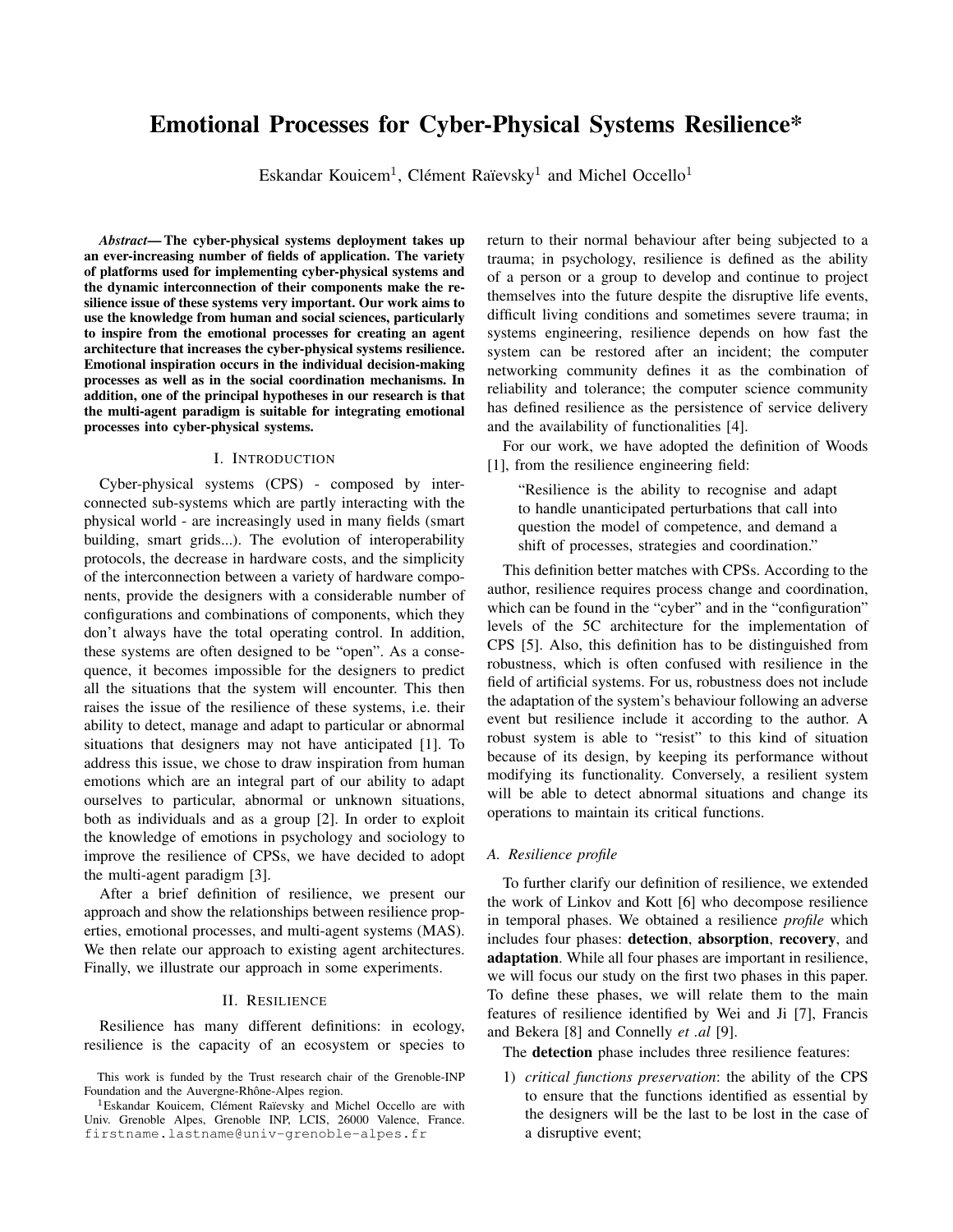- 2) *anticipation*, which consists of using a model to predict the occurrence of some particular situations requiring a change in the operation of the CPS;
- 3) *planning*, which is ensured by establishing the foundations to maintain the services' availability and the correct equipment functioning during a disruptive event.

The absorption phase also includes three resilience features:

- 1) *reactivity*, which allows the system to react quickly to the solicitations of its environment;
- 2) *anomaly sensitivity*, which indicate if the system is capable of absorbing a disturbance and if the recovery time is appropriate;
- 3) *flexibility:* to increase resilience, it is essential to identify the main architectural elements which are preserved during some particular situations and which provide the flexibility required to be able to adapt over long periods.

We evaluated the ability of the multi-agent system approach and emotional processes to enhance CPSs with resilience-related properties. Based on this study, we estimated the correspondence between resilience phases features with MAS properties and resilience phases with emotional processes as in [9], [10]. The decision-making architecture presented in Section IV is based on this evaluation.

### III. PROPOSED APPROACH

The main objective of this work is to provide cyberphysical systems with functionalities and processes that make them more resilient. To do this, we have adopted the multiagent paradigm and aim at transposing knowledge from the psychology of emotions to artificial systems [10].

The multi-agent approach has been chosen because it intrinsically takes into consideration the distributed nature of CPSs. This approach is particularly well suited to resolve some problems related to traditional approaches of resilience, such as "*single point of failure*". The autonomy of the agents, their capacity for self-organisation, and their capacity to dynamically change their role in the system provide solutions to communication loss and scaling-up problems.

This choice distinguish our approach from classical resilience solutions, which are often based on redundancy or centralised solutions, properties which are expensive and impractical in the CPS context [11], [12]. Agent-based design is also interesting because of its ability to integrate knowledge from social sciences such as emotions. It seems more practical to integrate this type of knowledge, which concerns the cognitive processes of individuals and groups, into the decision-making mechanisms of agents than into a centralised system.

Emotions are an essential part of our ability, as humans, to adapt to some particular, abnormal or unknown situations, both as an individual and as a group [2]. Hence our interest in transposing the emotion-related cognitive processes identified by researchers in psychology into the decision-making architecture of autonomous agents. The particularity of our

use of artificial emotions in agents compared to existing work consists in its generation process, and especially in the method of its initiation. The triggering of an emotion in existing approaches is based on a specific analysis of the situation, highly depending on the task of the system and the knowledge that the designer has about the situations the system will encounter. These assumptions in existing work intrinsically limits their resilience. Furthermore, most existing approaches trigger emotional episodes using symbolic information about the situation. However, this type of information is seldom available in the simple systems encountered in CPSs. To provide the cyber-physical systems with the adaptive capabilities of emotions without undermining their resilience, we aim at identifying generic, non-task-specific mechanisms to initiate artificial equivalent of an emotional episode. Among all the emotion-related cognitive functions, their signal function and social structuring role, which make consensus in cognitive science and psychology, underpin two major objectives of our work. We thus aim at providing artificial systems with a decision-making process that allows them to detect situations requiring an adaptive response at the individual level. We also work towards reproducing the social structuring role of emotions within a group to improve its adaptability and resilience. These processes are integrated into an agent architecture, which has been used for experimentation and validation of our hypotheses.

#### IV. DECISION-MAKING ARCHITECTURE

To organise the different decision-making processes of our agents, we chose to integrate them in a layered architecture [13], [14]. This type of decision-making architecture combines the simplicity, low algorithmic complexity, and fault tolerance of reactive architectures [15] with the ability to use non-local information, learning capabilities, and social interactions offered by more cognitive architectures. This kind of architecture poses however the challenge to manage the interactions between the different layers to obtain the desired behaviour [13].

The decomposition of cognitive processes into layers allows us to implement simple, perception-related, emotion eliciting mechanisms in a reactive layer while allowing higher level cognitive processes, potentially based on symbolic information and reasoning, to unfold without interrupting processes supporting critical functions.

The figure 1 illustrates the proposed layered architecture that integrates emotional processes to improve the resilience of CPSs. This architecture is composed of two main parts, a part constituted by the processes and behaviours of the agent, on the left, and a second part that manages the knowledge of the agent, on the right. Each side of the architecture is separated in three: the *reactive*, *proactive-deliberative*, and *social* layers.

The reactive layer (RL) is the only layer in direct interaction with the environment, for each perceived data or event, the reactive layer uses the knowledge of the perception grid (PG), this grid is inspired from the human mechanisms [16].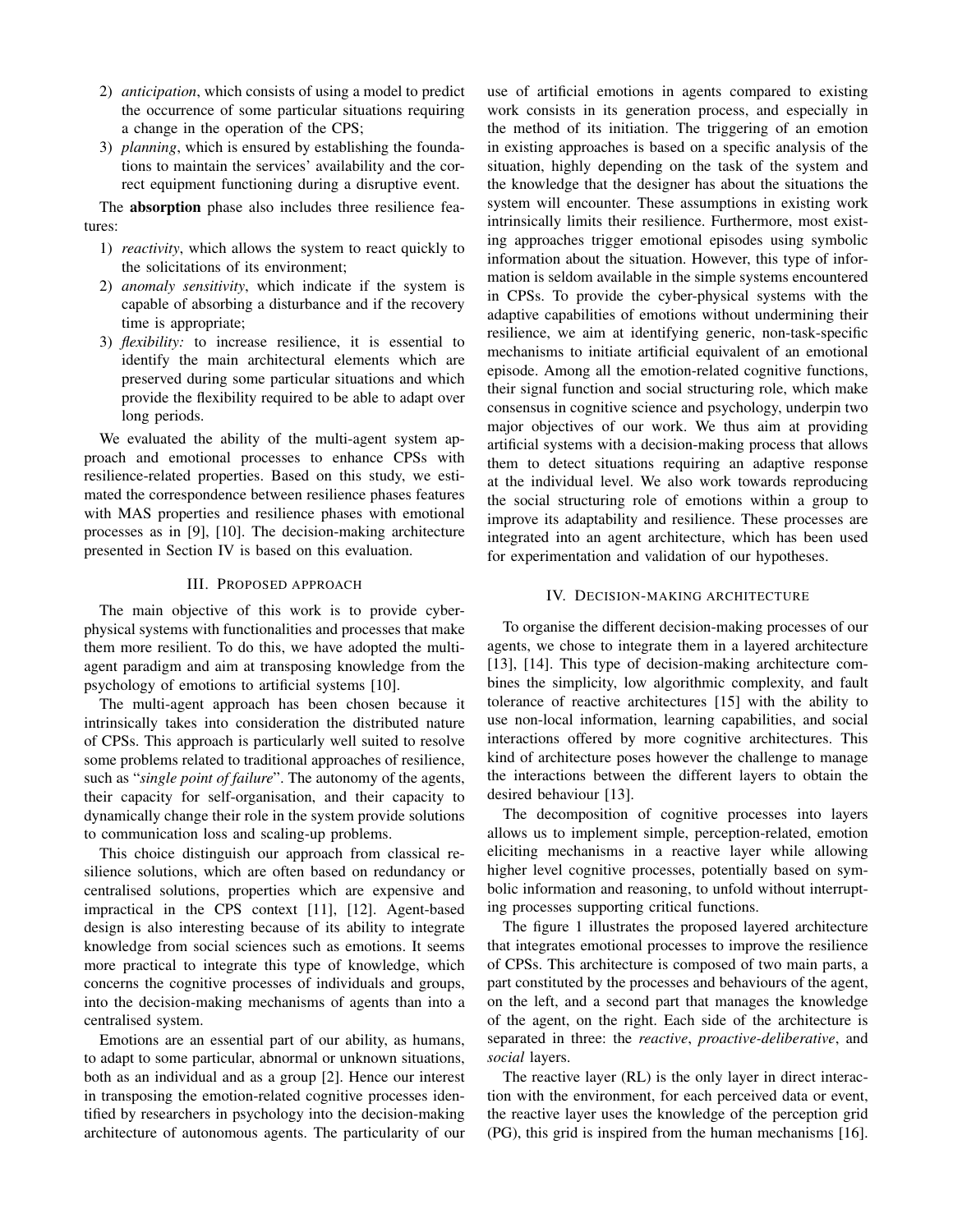

Fig. 1. The proposed architecture.

A situation in itself does not have any significance; each individual has his or her own perception grid which determines whether the situation is good or bad. In this context, the perception grid is an essential element in the first stage of the evaluation of the situation "*the appraisal*" - in psychology, the appraisal is the process that extracts emotions from our evaluations of events that cause specific reactions in different people [17]-.

In our architecture, the agent, especially its reactive layer, uses the perception grid to analyse the perceived data and to detect significant events and potentially abnormal situations. The events are initially neutral, but may raise doubts in the agent's decision-making process. The knowledge in this grid is represented as a set of matrices. Each cell of a matrix corresponds to a data or a perceived event combined with a situation, which contains a Boolean value (false = no doubt and true = doubt). So, this knowledge affects the agent's perception of its environment. At least, a part of it will be learned, which means that this knowledge is specific for each agent depending on its previous experience and its objectives. This grid is used as a first anomaly detector, and it will be used also for triggering the anomaly detection process in the upper layer.

In the proactive-deliberative layer (PDL), the agent takes decisions according to its data, its knowledge, and its action plans (M), if the reactive layer has doubts about the perceived data, an anomaly detection process will be launched at this layer, which is iterative and incremental and can even go up to the social layer (SL) that uses knowledge about social relations (SR) to interact with the other system agents as well as the diffusion and the negotiation of the detected situations.

The social relations layer contains the organisational structures of the system's agents, and it is also used by the social layer for the diffusion of the individual adaptations to the detected situations in order to adapt collectively the agents' behaviours and to auto-organise the agents groups. These processes will be illustrated by an example in the next section. We note that the layer (M) of our architecture integrates

an episodic memory [18], [19]. In cognitive psychology, the episodic memory refers to the process by which the human remembers previous events accompanied by their context (date, place, emotional state) [20]. We use this memory as a storage support of the abnormal situations encountered by the agent and the necessary adaptations of the reactive, the proactive and the deliberative behaviours to these situations. The episodic memory will also serve to update the perception grid and the action plans.

In our architecture, the actions are not necessarily initiated by a perception. The proactive and deliberative layer can trigger an action based on an internal decision, and the social layer can also trigger an action based on a message from another agent.

#### *A. Resilience processes*

The resilience processes in our architecture corresponding to tow phases presented in Section II-A:

*a) Detection:* this phase is considered as a monitoring of statistical anomalies in the perceived data time-series. It consists of several sub-phases, which belong to an incremental process:

Anomaly monitoring (out-of-domain values, unusual sequences or long repetition of similar data) in the sensor data. Each sensor evokes this sub-phase individually at the beginning, and then correlates it with other sensors. For a temperature sensor agent, its perception grid contains matrices that link temperature intervals with days of the year. For example, this agent perceives  $30^{\circ}$  in the morning of April 30, it takes the April matrix to see if the perceived value is normal or raises a doubt.

If an anomaly is detected, the time-series generated by the sensor agents will be analysed with more accurate mathematical tools. These two sub-phases correspond to the occurrence of a situation which triggers the emotional episode.

If the analysis confirms the anomaly, the sensor agent will consider the external (perceived data) and the internal (the perception grid, the episodic memory, the result of the analysis and the current goals) data to confirm or reject the abnormality of the situation. This sub-phase corresponds to the process of evaluating the situation "*appraisal*" of an emotional episode.

*b) Absorption:* the aim of this phase is to maintain the availability of the CPS's most critical functionalities while isolating the perturbation. Increasing sampling frequency and power consumption will be required for system control and decision making. The sensor and actuator agents involved in the detected situation will communicate it to the other system agents. Following these actions, some goals will be prioritised in order to maintain the most critical functionalities.

There has been a modification of some of the system's operating parameters in this phase, which leads to a modification of the readiness to action, which refers to the activation of a behavioural script in the emotional processes (but not its realisation) which aims to change the relationship between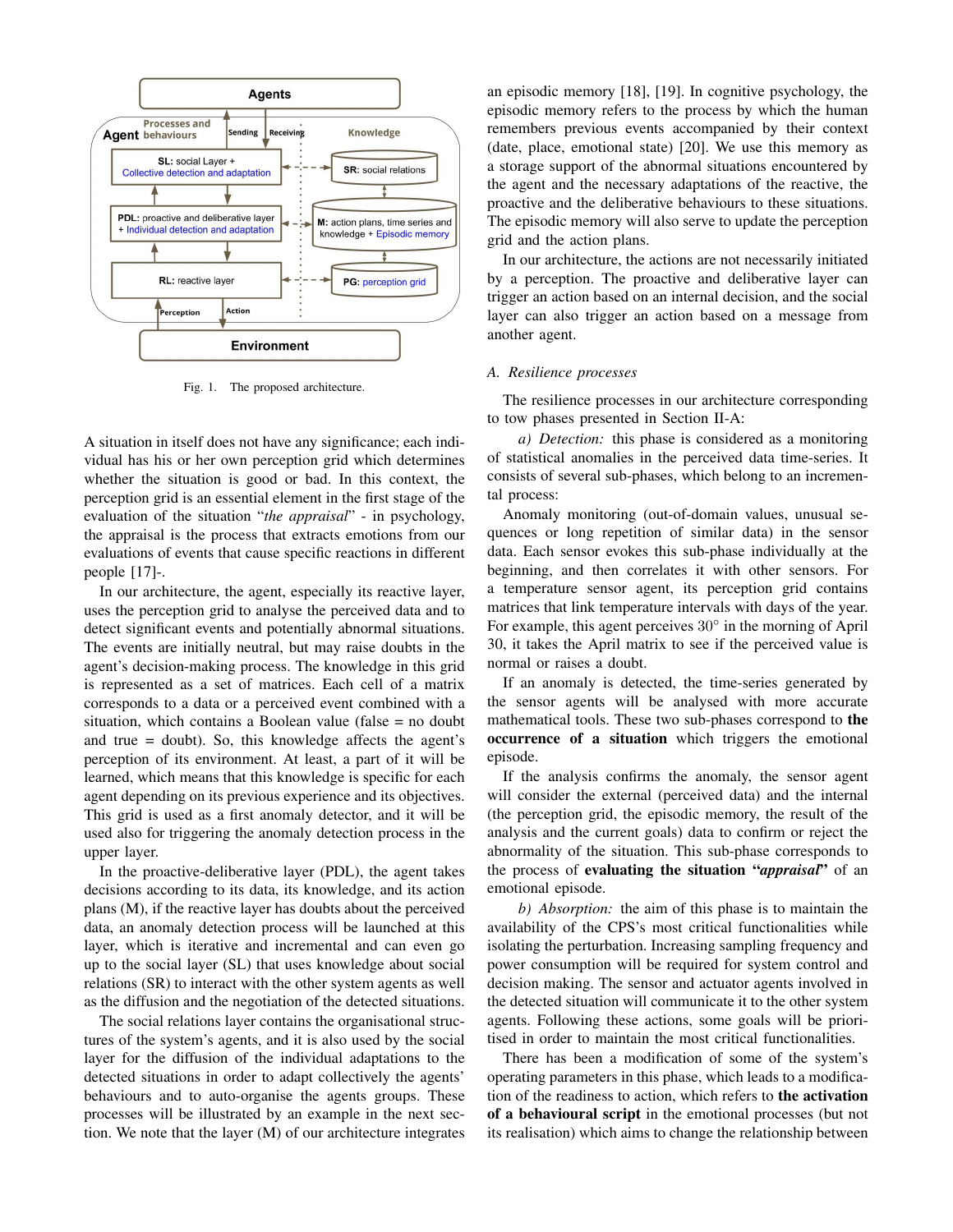

Fig. 2. Overview of detection and absorption phases.

the individual and his environment and focuses his attention on more important things.

The figure 2 illustrates how these processes are carried out using the proposed architecture.

## V. EXPERIMENTS

#### *A. System description*

We chose a building's thermal regulation system  $(CPS_{btr})$ to demonstrate the functioning of our agent architecture. This CPS is used to maintain a required temperatures in a building. To do this, it logs the physical data collected using temperature and luminosity sensors, and acts on its environment (the rooms) via actuators: heaters, air conditioners, rolling shutters and fans (see figure 3).

In  $CPS_{btr}$ , all components (sensors or actuators) are considered as agents, which are able to communicate, have a certain autonomy and have their own information. We will have several groups of agents in our multi-agent system, each group is composed by the agents of one room. Another type of agents organisation is taken into account in our system, which is the organisation of similar neighbouring agents. The agents interact via the *message exchange protocol*. The message format between two agents is: *msg = (messageID, senderID, receiverID, type, content, processed).*

Examples of message types: *accept, command, demand, inform, modify, propose, refine, reject, request, anomaly, check, confirm.* The interactions between the layers of our



Fig. 3. Components in a room.

architecture are processed similarly to the communication between the agents.

In this case, the propagation of perceived data will be done automatically by the sensor agents. The user interacts with the system through the thermostat. The agents in the same room belong to the same organisation and have a direct communication between each other, so the actuators provide the other agents with their operating status and the sensors provide the environment's information (temperature, presence of the sun).

For the out-of-room communication, the same type components of adjacent rooms belong to the same organisation, and they are able to communicate directly with each other.

Each sensor agent records the recent perceived data as a time-series into its own memory (M), and the older timeseries are shared into the actuators' memories of its own organisation. Initially, the agents have a pre-defined tolerance thresholds in terms of the stored data  $(M + PG)$ .

Resilience is defined here as the ability of the  $CPS_{btr}$  to adapt in case of failure and to recover its nominal behaviour. Furthermore, the resilience in this system is that it continues to ensure the temperatures chosen by the users in case of problems.

#### *B. Implementation*

After conceiving  $CPS_{btr}$  using the multi-agent method "DIAMOND" [21], we have implemented it using Java. Both the agents and the environment are implemented as Threads which run permanently.

The reactive layer consists mainly of the following methods: *"perceive(), checkPerceptions() and act()"*, which are responsible for perceiving information from the environment or messages from the proactive layer, checking the perceived data and forwarding it to the proactive layer or to change a part of the environment (e.g. change the state of an actuator).

The proactive layer records and transfers data between the two other layers. In case of a doubt raised by the reactive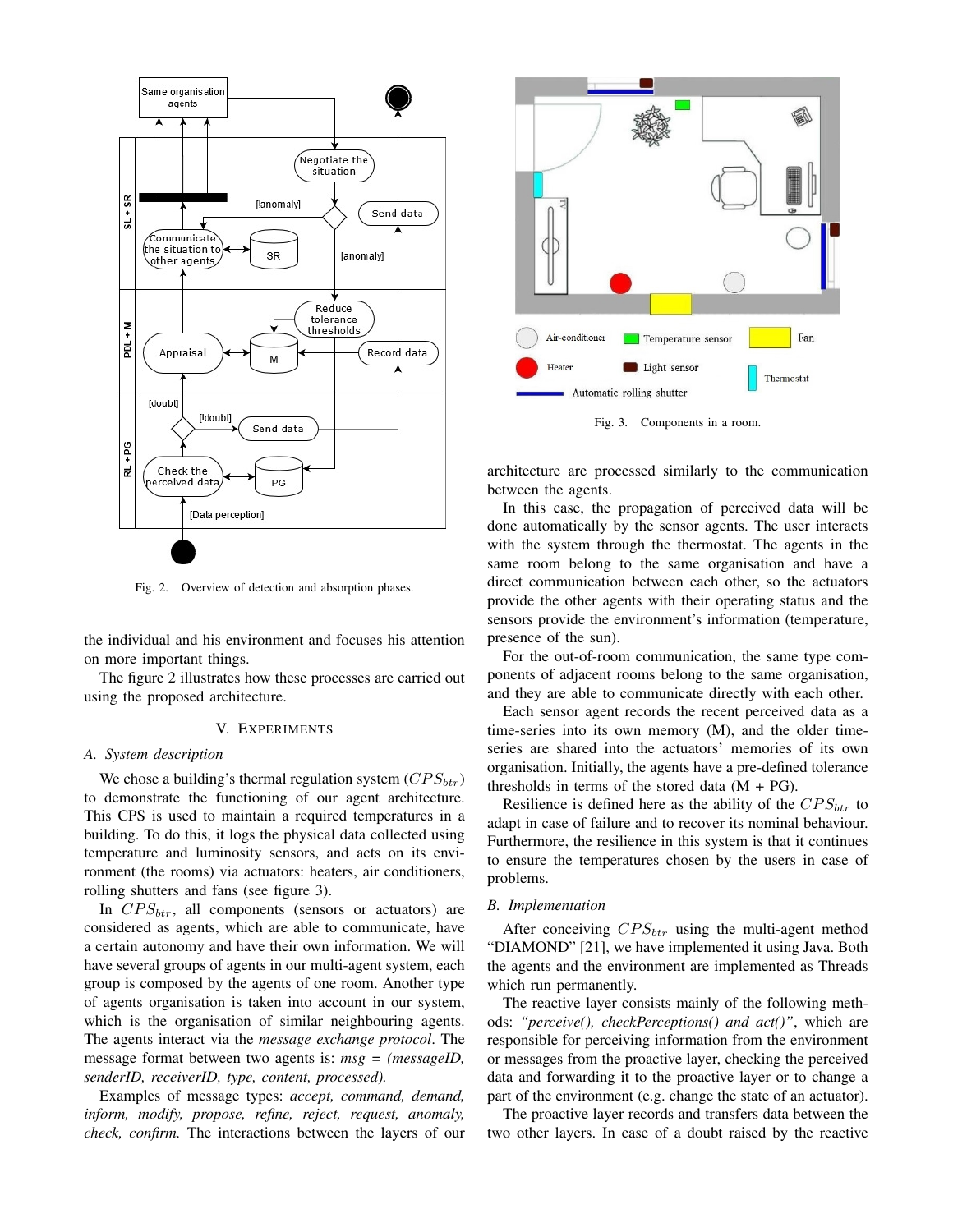layer, or a request to check a doubt from another agent, this layer uses the *appraisal()* method to evaluate the situation through a more rigorous anomaly detection process than the reactive layer's *checkPerceptions()* did.

The social layer checks permanently if there is any message to send or a new message from another agent. So *"checkMessages()"* checks both the local messages (received from the proactive layer) and the external messages (see figure 4).

To synchronise the layers, the agents and the environment we used a scheduler (ScheduledThreadPoolExecutor) to control their refresh rates. We used a logger to monitor the simulations. A JSON file containing the initial parameters of the environment is used to set up the simulations: the external temperature, the number of rooms and their temperatures.

As we said in Section II-A, we will focus our experiments on the first two phases of resilience which are: *detection* and *absorption*.

In our simulations, we used three adjacent rooms which means the temperature sensors can directly communicate between each others.

Once a temperature sensor agent's reactive layer perceives data from its environment, it stores it with the recently perceived data and checks whether it is an anomaly or not, using the perception grid. If the perceived data doesn't raise a doubt in the reactive layer, then a message with the type *request* and the perceived data as content will be sent to the proactive layer.

The proactive layer stores the received data as time-series in its memory, if the data doesn't contain any anomalies, it will build its episodic memory using this data sets. The agents tolerance thresholds are based on the collected data. Then, if the message type is *request*, this layer transfers the message to the upper layer, the social layer. The social layer is responsible for sending the messages which contain the perceived data by the sensor agent's reactive layer to the actuators of its organisation.

The following scenario illustrates the reactions of the agents in the case of anomalies. During the simulation, the environment randomly sends -10° to the temperature sensor in room 1 for several times to simulate the occurrence of abnormal situations. We logged the temperatures taken into



Fig. 4. Agent functioning.

consideration by the agent after the appraisal and the total number of exchanged messages.

*a) Detection:* the detection is always active before every critical event until the absorption phase begins. Once a sensor agent's reactive layer has a suspicion on the perceived data, it will triggers a doubt based on the perception grid (*checkPerceptions()*). The sensor agent increases its sampling frequency (*decreaseStepsToSendData()*) and the reactive layer requests an intervention from the proactive layer via an *anomaly* message in order to access to the memory (M) and compare the perceived data with a larger time-series (*appraisal()*). The appraisal uses also the episodic memory in order to check if the agent has already experienced the current situation, it can directly confirm or affirm the doubt without negotiating it with other agents. If the doubt is confirmed, the *anomaly* message goes up to the social layer which communicates it as a *check* message to the same type agents in its organisation in order to confirm or affirm the doubt.

*b) Absorption:* for the other agents, if the situation is confirmed as abnormal by their proactive layers (*appraisal()*), they reduce their tolerance thresholds *decreaseThreshold()*, and communicate the result of the appraisal to the agent which initially detected the anomaly as a *confirm* message, or *reject* in the opposite case. This agent updates its episodic memory by creating an episode that reflects the negotiation result and then updates its tolerance thresholds and perception grid. Through this update, the agent will better maintain the system's functionalities by detecting and isolating the disturbance faster in the next occurrence of a similar situation.

#### *C. Results and evaluation*

We collected the logs of several simulations using our processes and without using them. We obtained the results in the figures 5 and 6. For evaluating our approach we chose some qualitative assessments. The qualitative assessments provide us a guidance for the development of cyber resilience measures [22]. Our assessment measures are mainly based on the features of resilience mentioned in the section II-A. As we can see in the figure 5, without the processes, the system can't preserve its *critical functions* which is the maintain of the desired temperature. Every time that the environment sends an abnormal value, the system tries to recover the desired temperature but and it seems not possible. Using our approach, the abnormal situations haven't impacted the system's functionalities. In this case, the system has detected the abnormal values and it was able to *anticipate* them.

Our processes allowed the system to get an advantage in terms of *reactivity* and *flexibility*. The reason for this is that once the desired temperature is reached, its value is not perturbed by the environmental factors as well as by the anomalies injected in the simulation.

In term of performance, our approach allowed the agents more autonomy, as we can see in the figure 6, the total number of exchanged messages between the agents and their layers has slightly decreased by using our approach. So we